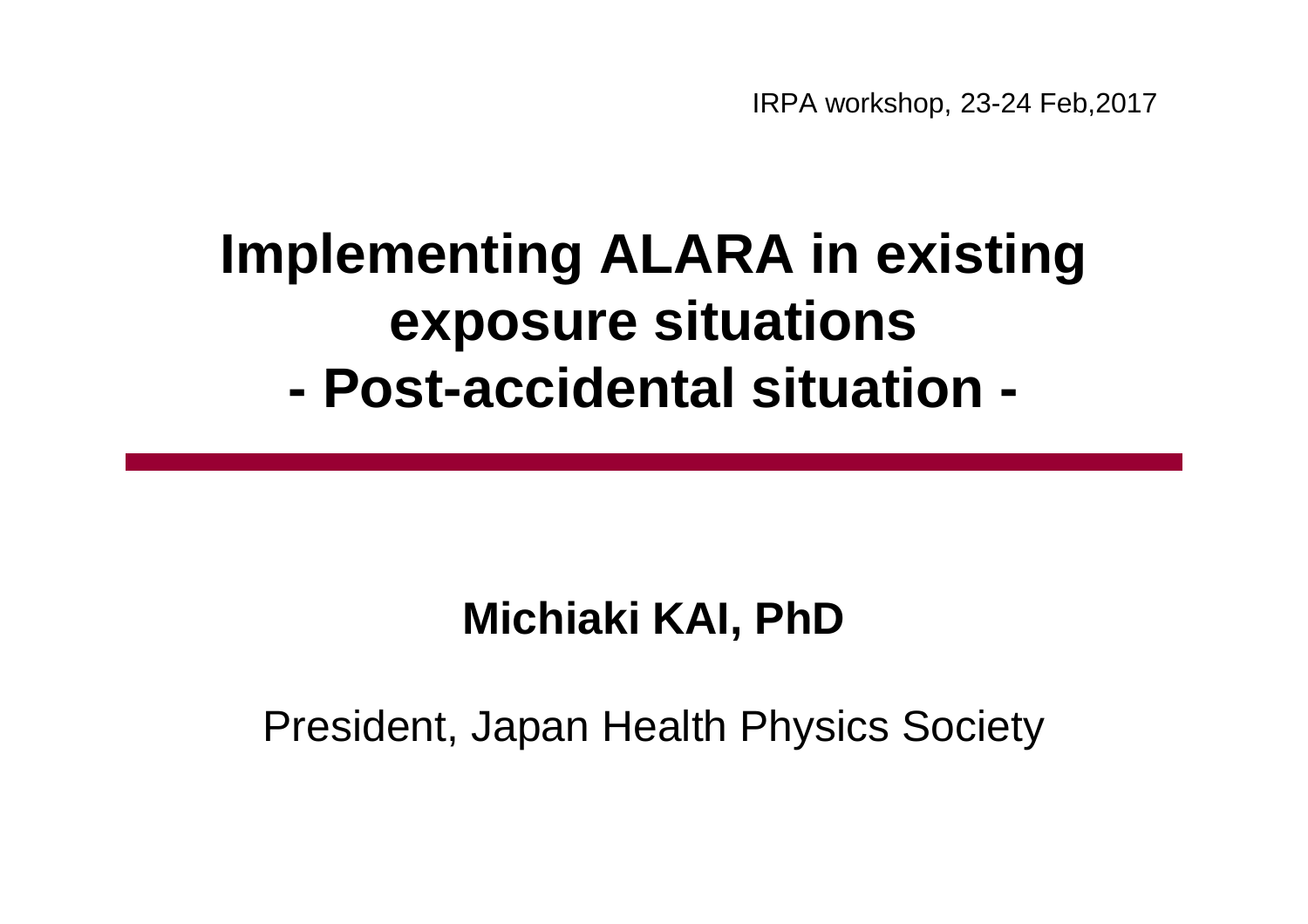### **Controllability of sources, pathways and exposures**

|                                                        | <b>Sources</b>                | <b>Pathways</b>  | <b>Exposures</b> |
|--------------------------------------------------------|-------------------------------|------------------|------------------|
| <b>Planned exposure</b><br><b>situations</b>           | <b>Yes</b>                    | <b>Yes</b>       | <b>Yes</b>       |
| <b>Emergency exposure</b><br><b>situations</b>         | <b>No</b>                     | <b>Partially</b> | <b>Partially</b> |
| <b>Existing exposure</b><br>situations (Post-accident) | <b>No</b><br><b>Partially</b> | <b>Partially</b> | <b>Yes</b>       |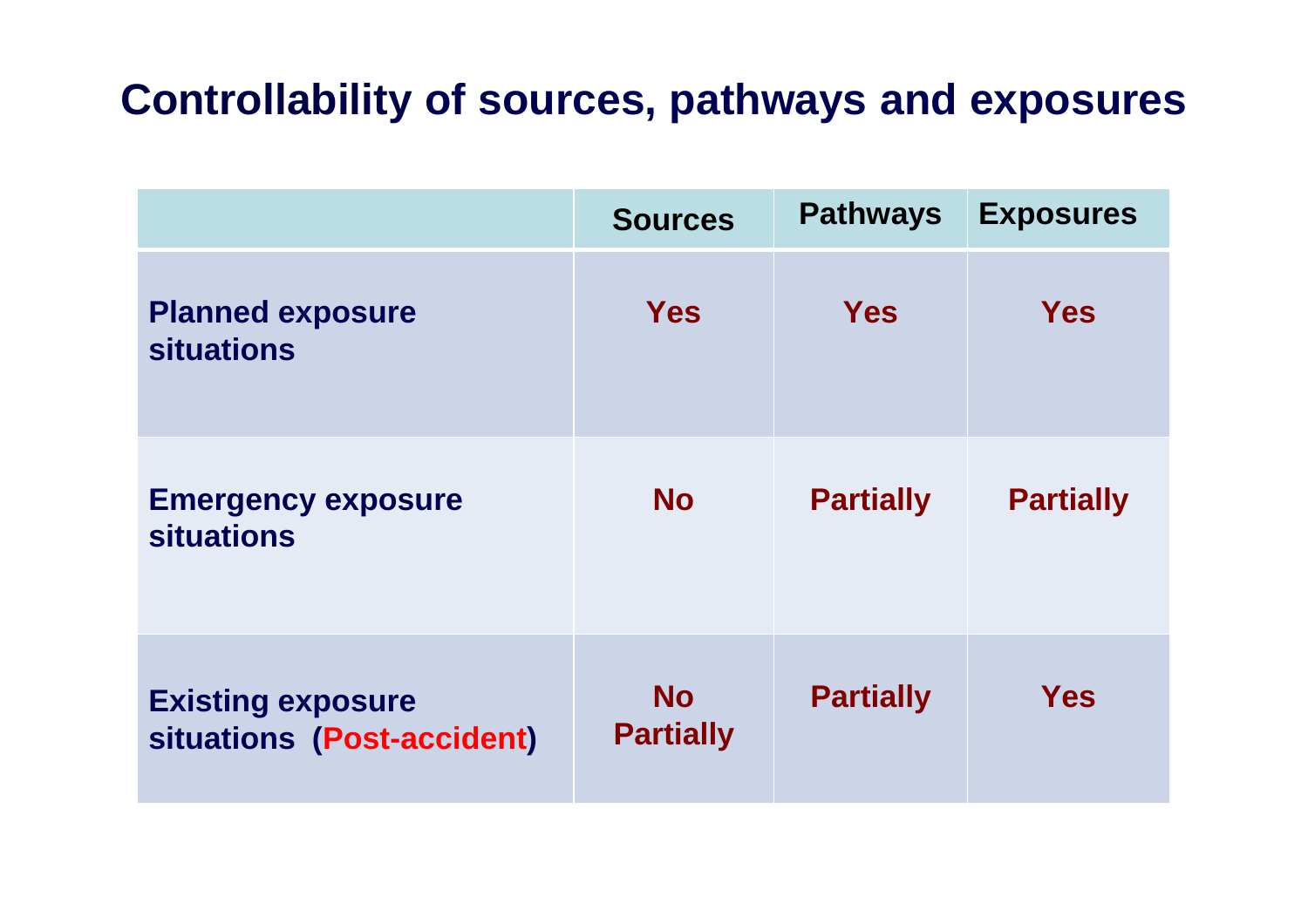## Optimisation of protection strategies

Implementation of the principle of optimisation of protection is a source-related process, which should ensure the selection of the best protection strategy under the prevailing circumsta nces, i.e. maximising the margin of good over harm.

## **ICRP Pub.111 §32**



Maximising the margin of benefit from living a normal life over radiation risk in a post-accidental situation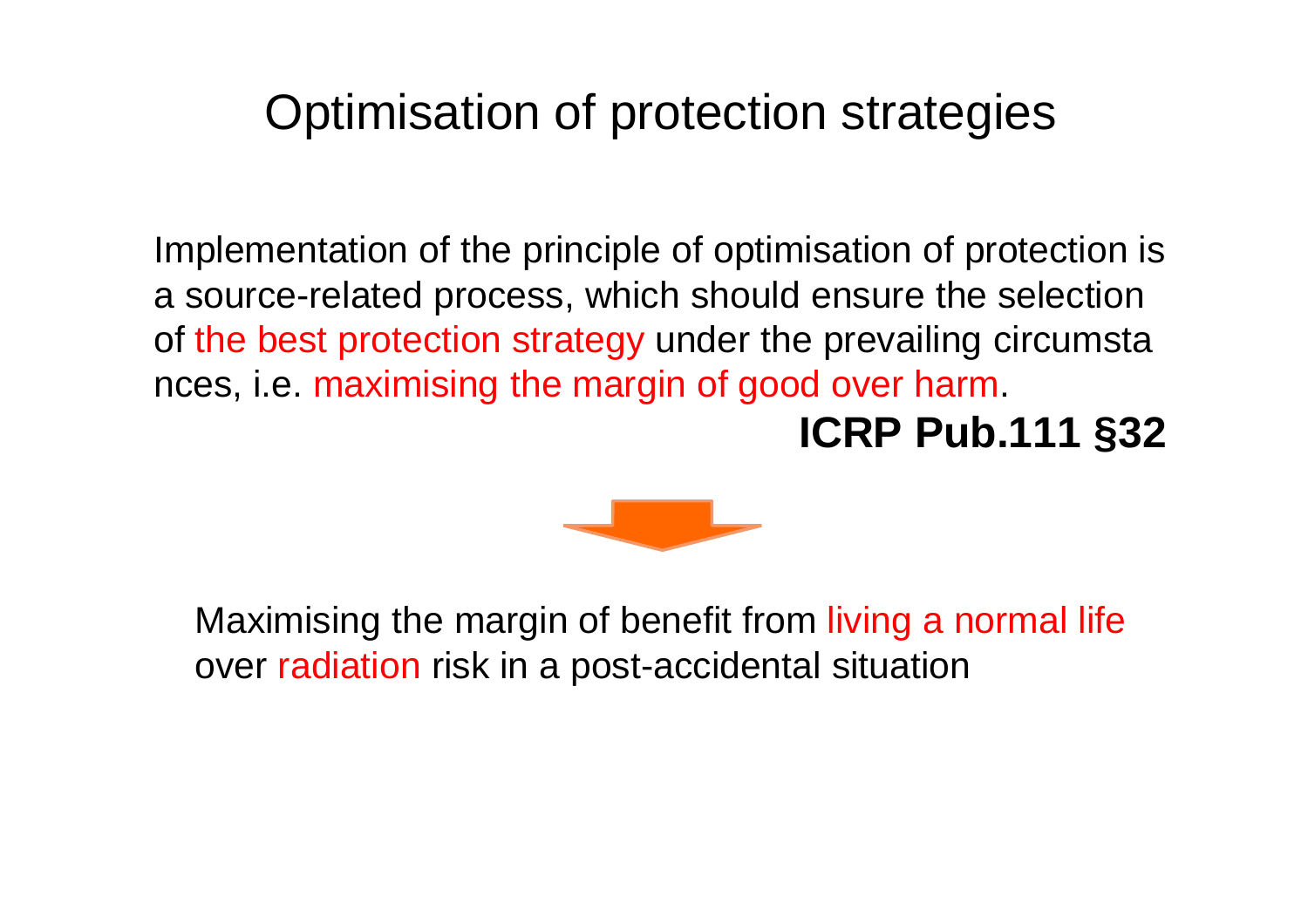## Optimisation faces many specific challenges

The fact that population will stay in a contaminated area is, per se, a compromise for them .. (§35, Pub.111)

Recovery strategy in a contaminated area needs:

- Characterising exposure situations
	- Measurement and assessment
- How to improve the exposure situations, **How low?** 
	- Decontamination (Not a magic way)
- How to improve the community
	- Medical, school, supermarket, etc.
- How to mitigate the concern about radiation, **How to face?**

Education, communication, rumor risk

**Social and ethical considerations will be taken into account**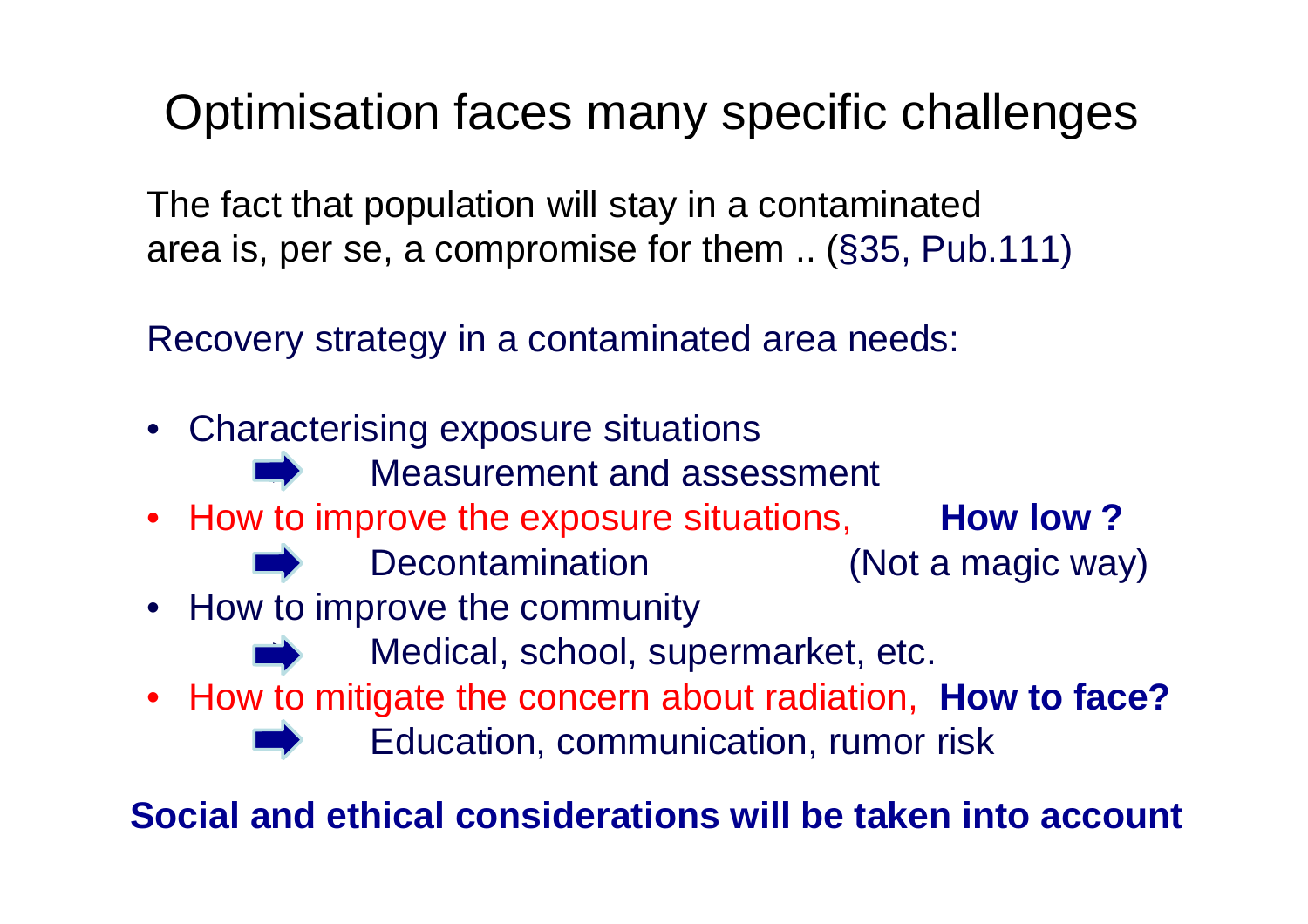## Social and ethical aspects

#### **Non-radiation effects**

• Evacuation was associated with 1.82 times higher mortality

(Nomura,et al. Prev.Med. 2016)

- School restrictions on outdoor activities would increase obesity incidence in male children. (Nomura,et al. BMJ Open. 2016)
- The follow-up study for Kawauchi Village revealed an increase in lifestyle-related disease (Ebner,et al. BMJ Open. 2016)

#### **Psychological effects**

- The close association between psychological distress and the radiation levels shows that the nuclear accident seriously influenced the mental health of the residents (Kuni,et al. PLOS One 2016)
- The cross-sectional study suggests that there are severe mental health problems, such as depression and PTSD. (Yoshida, Peer J,2016)
- The risk perception about the health effects of radiation among residents could ha ve a major impact on social well-being...

(Orita,et al. PLOS One 2015)

• Frequent relocation and dissatisfaction with the residence were associated with ps ychological distress among evacuees following the Fukushima nuclear disaster (Horikoshi, BMC Psychiatry 201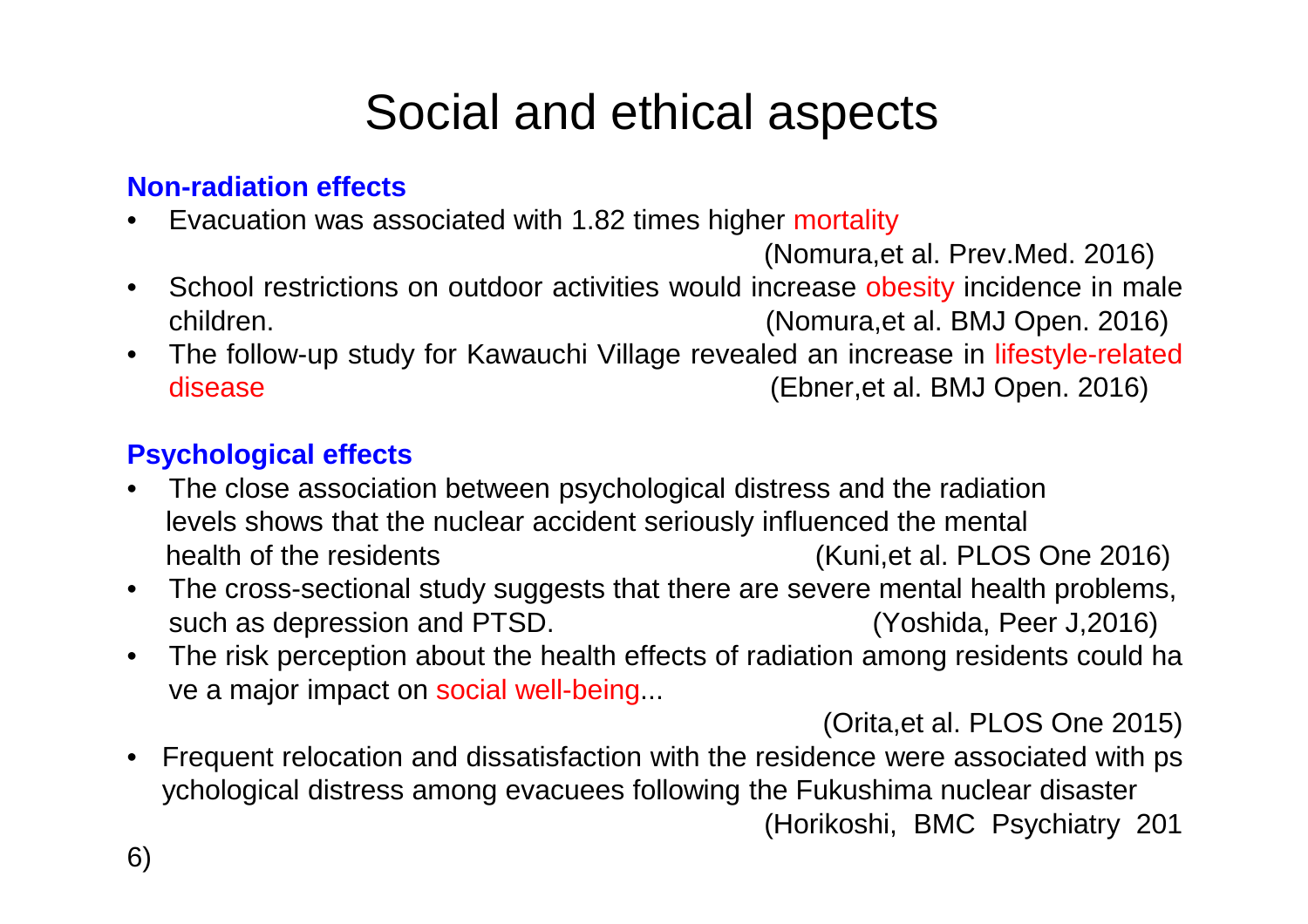## How to face social and ethical aspects

### **No tools and numerical values for comparison**

- Social and ethical factors depend on judgments of residents and authorities.
- Radiation risk based on measurement will be numerical

### **However, an implicit comparison will be conducted**

- How to share the judgment and radiation risk
- Who compare multiple factors including radiation risk

**Reasonableness** is a fundamental questioning that depends on the prevailing circumstances

- Barriers against decision may be an ethical consideration and scientific understanding of radiation risk
- Difficult to independently treat science and ethics in case of a nuclear accident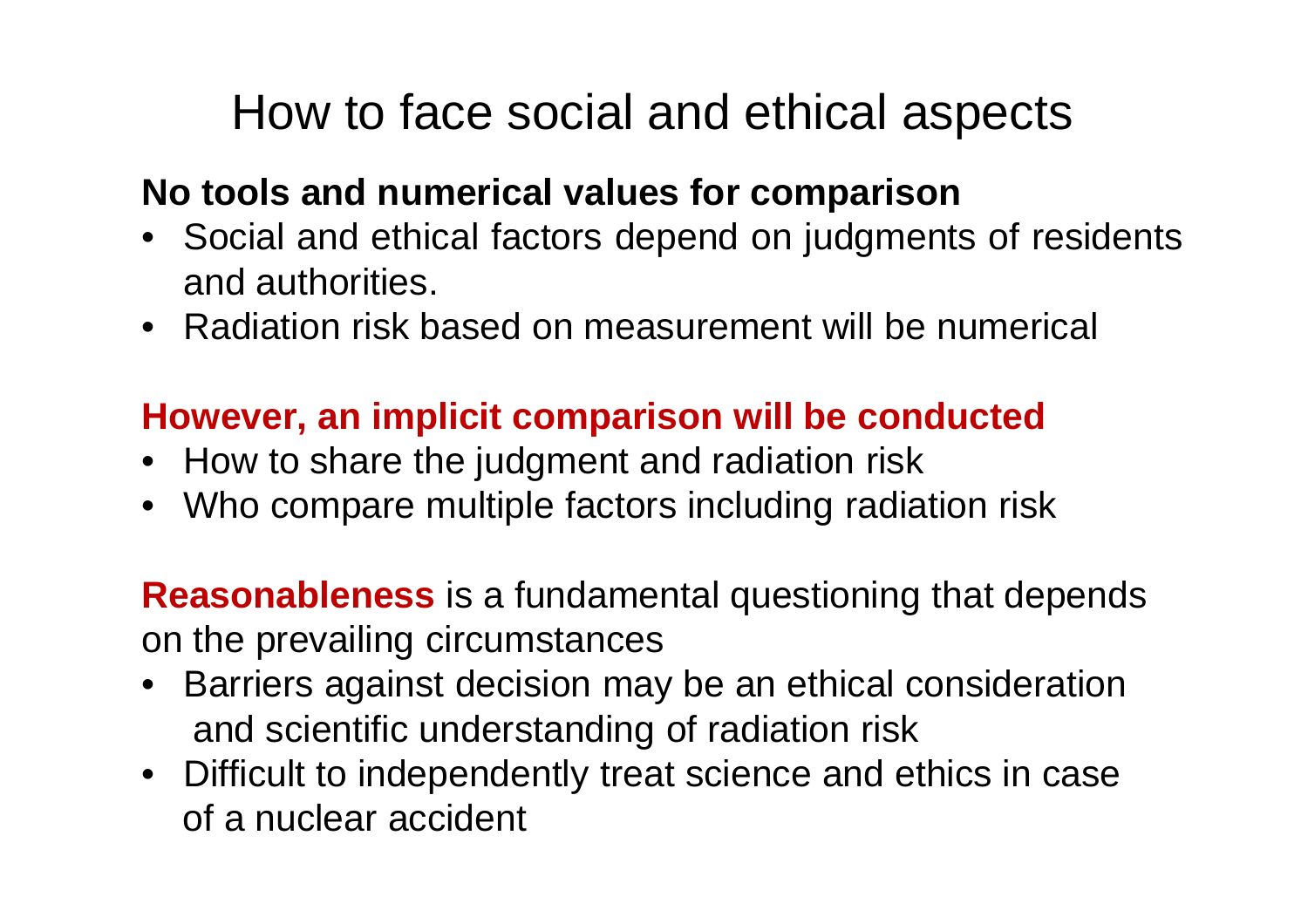# **Key issues on reasonableness**

The Fukushima experience provided two major issues on radiological protection.

1: The system of radiological protection has not been easily understood by not only lay people but some radiation experts.

- Multiple reference levels and dose limits have confused the people.
- Why we can use different levels from planned exposure situations ?
- What is a reference level ?
- It is a key that risk-based approach should be disseminated
- Radiation cancer risk can be compared with cancer risk in a normal life

2: Understanding of low-dose risk varies widely depending on scientific experts who do not understand the system of radiolog ical protection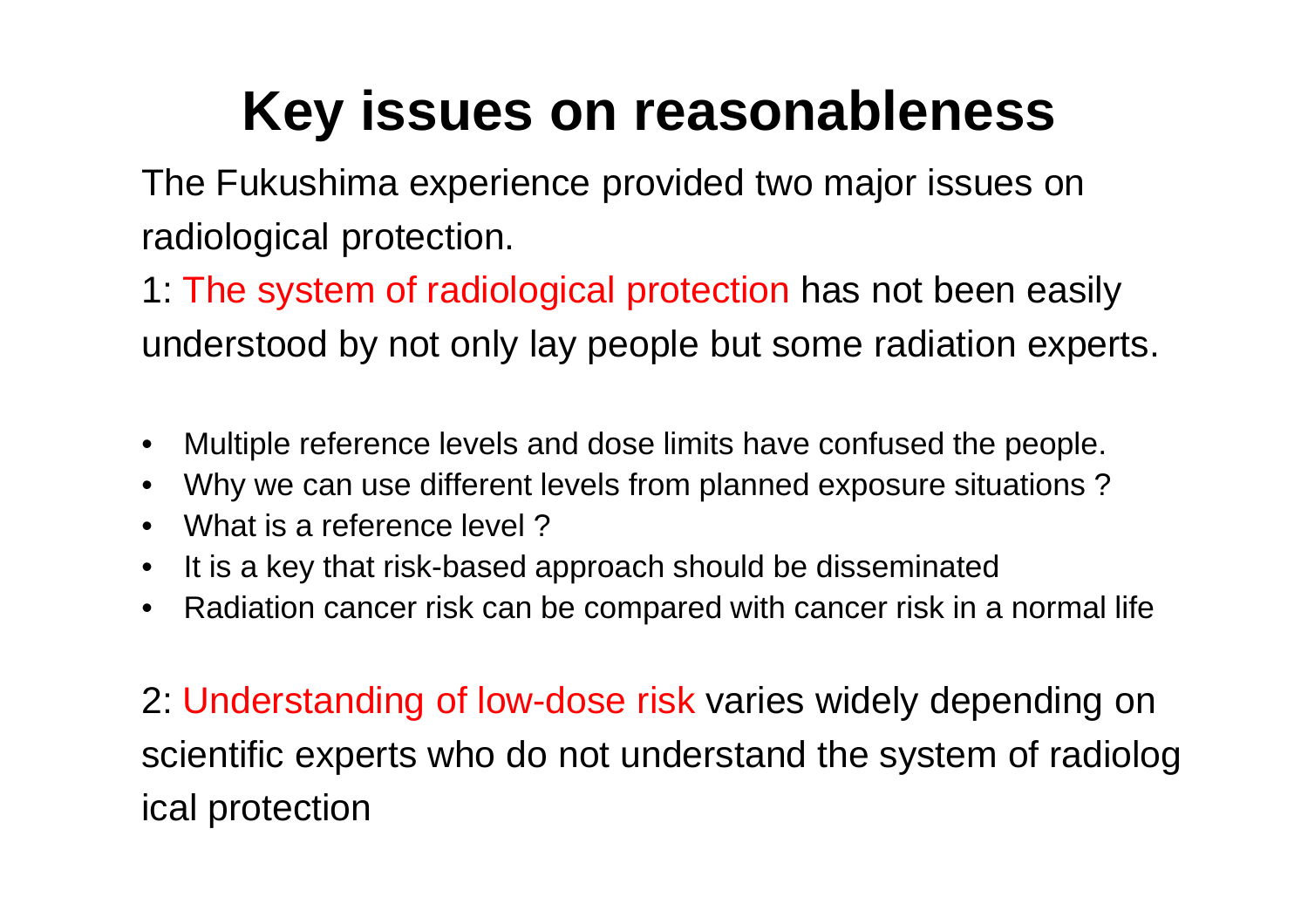### **Implementing ALARA in existing exposure situations**

#### **Scientific issues:**

- Dose are a fundamental tool in RP decision.
- However, risk information rather than doses will be needed to understand the dose in communication with the public
- The same risk measures with general public health should be used.
- Further research will focus on how to understand the risk with public health professionals.

#### **Ethical (Trust) issues:**

- To improve the trust in the system of radiological protection, we should share and tell the philosophy behind radiological protection.
- ALARA will be able to be implemented on not only scientific but also ethical bases.
- ALARA needs transparency and direct involvement of stakeholders due to a judgment nature.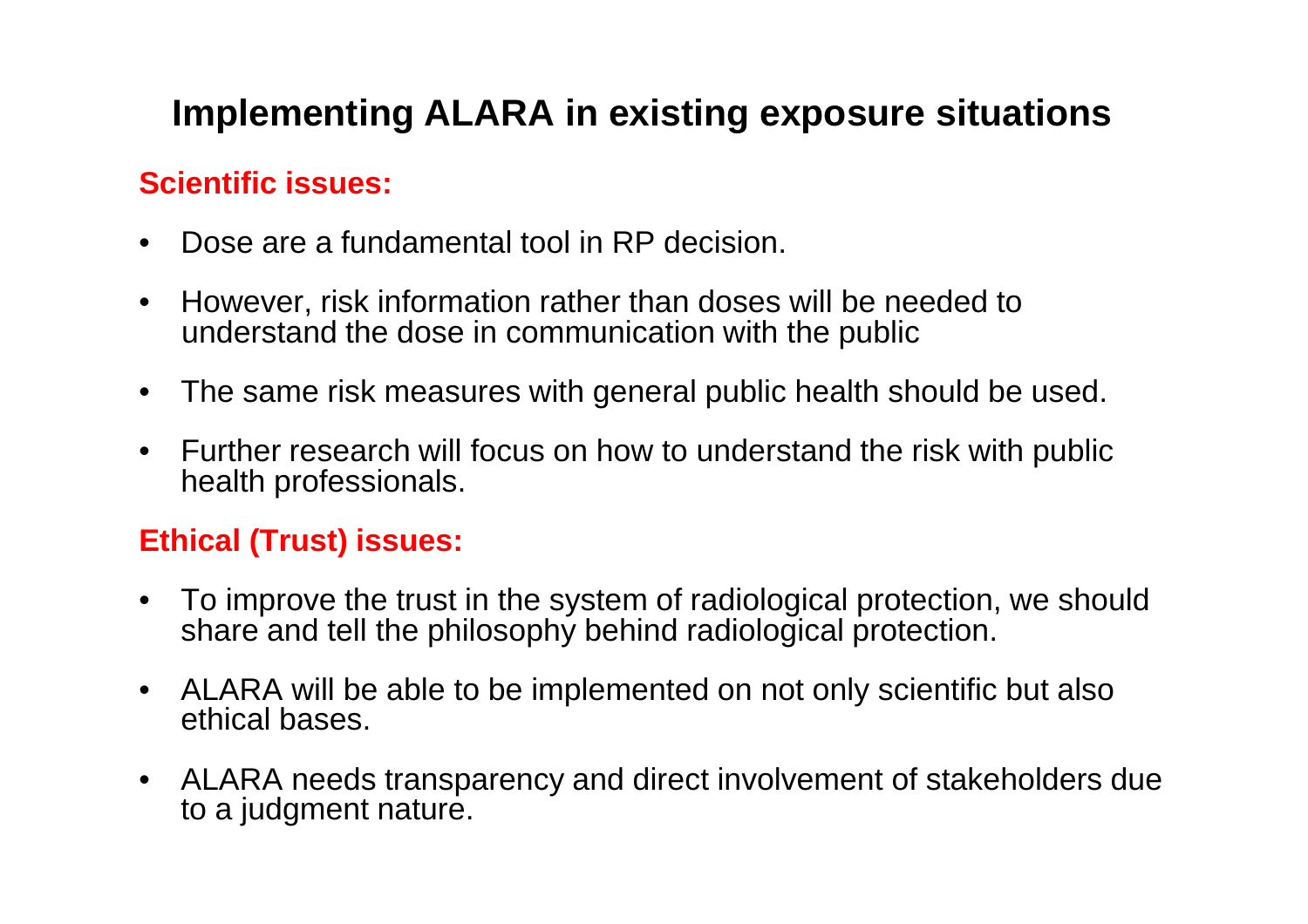#### Calculation of Background Lifetime Risk of Cancer Mortality in Japan



Background lifetime risk of cancer mortality for each prefecture in Japan as of 2010. **Fig. 1**